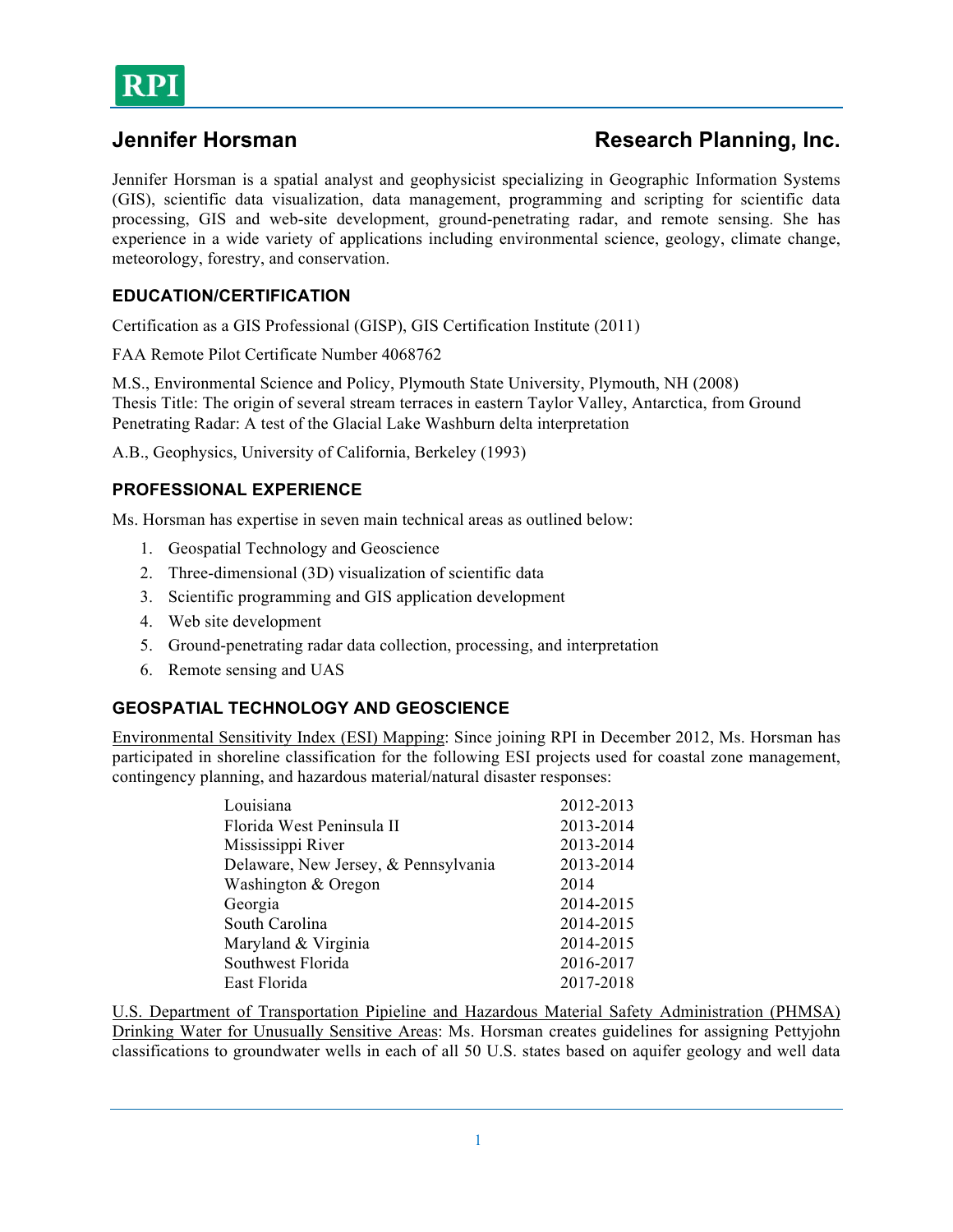# RPI

(e.g., location, depth, pump rate). She then develops a set of rules from these guidelines that are applied to the groundwater wells within a GIS model.

Marmot Peak Quadrangle, Geologic Map, Park and Chaffee Counties, Colorado: As a GIS contractor for the Colorado Geological Survey, Ms. Horsman edited geologic vector datasets and performed all cartography for a published geologic quadrangle map (Houck et al., 2012).

U.S. Department of Agriculture, Animal and Plant Health Inspection Service, Plant Protection and Quarantine (USDA/APHIS/PPQ): Ms. Horsman served as a GIS Analyst for a six-state region of PPQ. She provided data management, QAQC, analysis, and mapping for several PPQ programs including: Grasshopper Monitoring and Suppression, Fruit Fly Exclusion and Detection, Imported Fire Ant Management, Emerald Ash Borer Management, and Smuggling Interdiction and Trade Compliance (SITC). Her participation in the Grasshopper Suppression Program included acting as GIS Manager in the field for an Incident Response Team in 2010 where she managed a team of 3-5 GIS Technicians tasked daily with creating multiple maps for use in the field. She also coordinated with teams of pilots applying aerial insecticide treatments and provided them with polygonal datasets defining treatment areas for upload to their aircraft-mounted GPS units and incorporated the GPS data (spray tracks) they collected back into the GIS.

Central Shortgrass Prairie (CSP) Ecoregional Assessment: As a GIS Analyst at The Nature Conservancy (TNC), Ms. Horsman was the GIS team leader for a two-year conservation assessment project of the CSP. Her duties involved using GIS for analysis, cartography, and map production. The data she gathered for the project included spatial information on species locations, distributions, and/or suitable habitat; ecological systems; riparian systems and hydrography; and threats to targeted species and systems. The data came from a wide variety of sources including state agencies (Colorado Division of Wildlife, Nebraska Game and Parks Commission), federal agencies (DOD, USDA, USGS, USFWS, FEMA), nongovernmental organizations (Natureserve, Colorado Natural Heritage Program), academic institutions (University of Kansas, University of Colorado), and industry. Ms. Horsman performed all spatial analysis including landscape connectivity/ecological integrity, ecological drainage unit (EDU) delineation, habitat modeling (regression and ecological niche factor analysis), and cumulative threats modeling. She also applied a spatial optimization program to the data to prioritize locations for conservation areas.

Map of Deformation Caused by Earthquakes in California: While working as a geophysicist at the U.S. Geological Survey (USGS), Ms. Horsman produced maps illustrating damage caused by deformation due to the 1992 Landers and 1994 Northridge earthquakes in California. These maps were created using MapInfo and Adobe Illustrator and showed shaded topography along with locations and magnitude of displacement of geodetic monuments, locations of damaged engineered structures, surface cracking, liquefaction, and landslides.

#### **3D VISUALIZATION OF SCIENTIFIC DATA**

Stream Restoration in Sumter National Forest: Using ArcGIS 3D and animation capabilities, Ms. Horsman created animated before and after visualizations of three different proposed stream restoration methods. The pre-restoration visualizations displayed current conditions at three different sites in the Sumter National Forest based on detailed measured topography and using simulated trees and water. The post-restoration visualizations were based on conceptual designs applied to the same sites. The resulting animation was used as an information tool at public meetings held by the U.S. Forest Service.

Advanced Simulation Capability for Environmental Management (ASCEM): As part of the Visualization team at Lawrence Berkeley National Laboratory, Ms. Horsman created 3D visualizations and time-series animations of datasets from the Savannah River F-Area Site as part of the U.S. Department of Energy (DOE) ASCEM project. The visualizations contained a variety of datasets including aerial imagery, topography, roads, rivers, structures, monitoring wells, geologic interpretation, and time-series of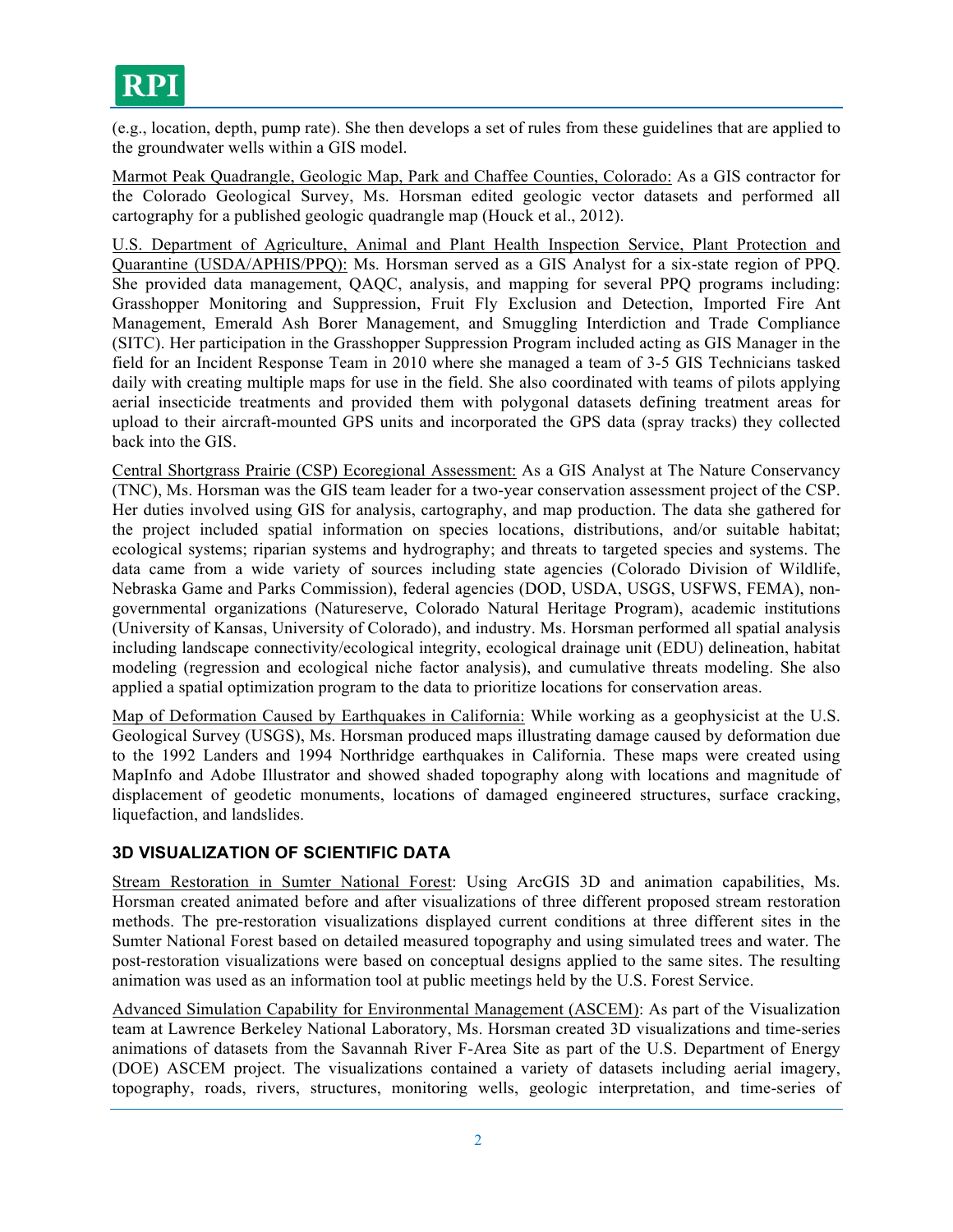measured contaminants. Ms. Horsman used the open source software VisIt for all visualizations and wrote scripts in Python for manipulating tools and animations in VisIt (Williamson et al., 2011).

Visualization of Well Failures in Diatomite Reservoirs: For work on a project to analyze well damage in California diatomite reservoirs induced by compactable formation deformation, Ms. Horsman produced visualizations used for identification of failure mechanisms. Her visualizations of ground subsidence, production and injection data, and well failure locations helped improve understanding of casing damage due to reservoir compaction (Myer et al., 1996).

Site Characterization of the Proposed Yucca Mountain Waste Repository Site: During the geologic site characterization phase of the proposed Yucca Mountain Waste Repository site, Ms. Horsman created a 3D geological model from borehole lithology and used fault horizons as interpolation boundaries. She then produced 3D visualizations of the geologic model as fence diagrams (slices) shown along with topography, surface streams, fault horizon surfaces, and tunnel locations.

Simulation of Infiltration in Fractured Rock at the Idaho National Engineering Lab (INEL): Using the results from a simulation of hydrologic flow in fractured rock, Ms. Horsman created 3D visualizations showing borehole lithology, fence diagrams of a volumetric interpolation of lithology, tracer and selenium concentrations in boreholes, neutron data, and locations of fractures in wells. She also created animations of the changes in selenium and tracer concentrations through time.

#### **SCIENTIFIC PROGRAMMING AND GIS APPLICATION DEVELOPMENT**

HEA Tools: RPI has developed a suite of ArcGIS tools for NOAA's Assessment and Response Division to allow for automated calculation of Habitat Equivalency Analyses (HEA). These tools were written using Python. Ms. Horsman authored some tools, updated existing tools to work with the latest version of Python in ArcGIS (ArcPy), and modified the functionality of some tools.

Improved Geolocation and Earth Incidence Angle Information of the SSM/I Sensors: Ms. Horsman wrote scripts in Matlab and IDL for analyzing and measuring error in the results from improved geolocation algorithms and for producing figures for publication (Berg et al., 2013). She also helped debug and modify the geolocation programs written in C and FORTRAN.

ASCEM: Tools, operators, and algorithms can be written in C++ to enhance the VisIt visualization software. While working on the ASCEM project, Ms. Horsman wrote operators to perform a modified Delaunay Triangulation on lithologic data and to load and parse project-specific data. She also wrote scripts in Python for creating animations and scenes in VisIt.

STARFire, A Spatial Planning and Analysis System for Wild Fire Management: As part of a team in the Department of Forestry Economics at Colorado State University (CSU), Ms. Horsman helped develop a stand-alone GIS-based software application used by the National Park Service for forest fire Appropriate Management Response (AMR). The application was initially written using Visual Basic 2008 and ESRI MapObjects, and later using VB .net and ESRI ArcObjects.

Meteorological Boundary Layer Studies: Ms. Horsman wrote scripts in Matlab for analyzing multidimensional climate model (Eta, MM4) data and radiosonde observations to gain a better understanding of planetary boundary layer dynamics.

#### **WEB SITE DEVELOPMENT**

National Park Service (NPS) Annex to Area Contingency Plans (ACP): Ms. Horsman created the HTML source and CSS style sheet for an operational guide created by RPI for the National Park Service that serves as a supplement to the NPS Area Contingency Plans (ACP) for response to oil discharge or release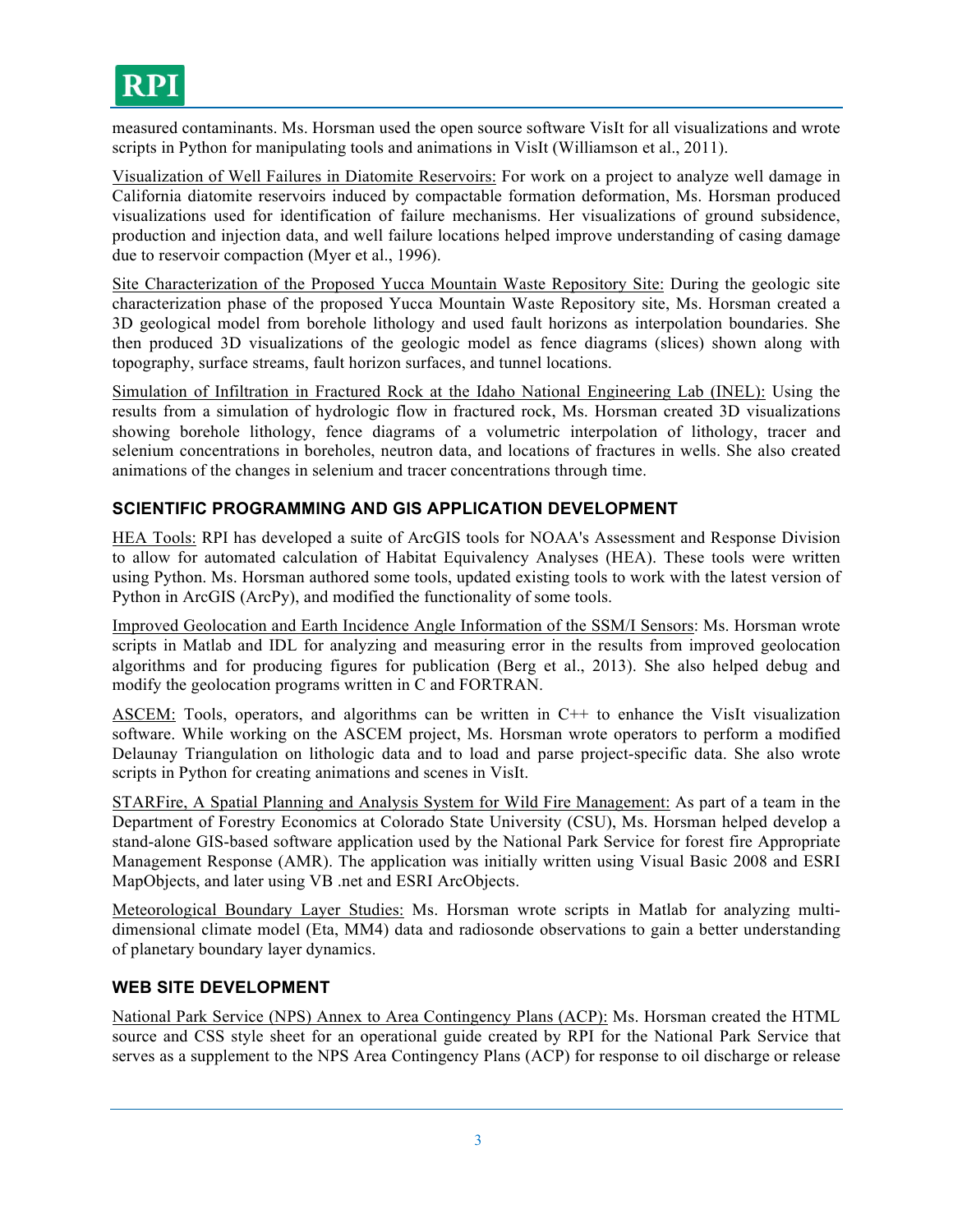

of hazardous substances. The HTML document contains embedded maps that are housed and managed in CartoDB.

http://jencarta.com web site: The web site for jencarta, LLC was designed and created by Ms. Horsman. It uses PHP, CSS, and javascript, and takes advantage of the following javascript libraries: prototype, script.aculo.us, jquery, and qTip. The site also uses SimpleViewer for organizing and displaying portfolio images. *This web site is not actively being updated and so some links have been disabled.*

Departmental web sites: Ms. Horsman has been creating and maintaining web sites throughout her career. She began writing HTML in 1994 when creating and maintaining the departmental web site for the Earth Sciences Division at Lawrence Berkeley National Laboratory (http://www-esd.lbl.gov). When working for the U.S. Geological Survey (USGS), she helped maintain and updated the web site for the Earthquake Hazards Program (http://quake.wr.usgs.gov/study/deformation) and she contributed to a FEMA earthquake hazards site (http://www-socal.wr.usgs.gov/fema) that displayed earthquake deformation maps. Ms. Horsman created and maintained the web site for the McMurdo Long Term Ecological Research (LTER) which provided access to all the LTER data for streams, meteorology, glaciers, soils, and lakes (http://www.mcmlter.org/). The LTER web site also used javascript for automatically playing through a set of images on the front page. *These web sites have all changed significantly since the time Ms. Horsman worked on them*.

#### **GROUND-PENETRATING RADAR DATA COLLECTION, PROCESSING, AND INTERPRETATION**

Glaciofluvial and Glaciolacustrine Sediments in the Dry Valleys, Antarctica: In 1999-2000 and in 2006- 2007, Ms. Horsman was part of a team of scientists that conducted ground-penetrating radar (GPR) and GPS surveys of sediments in the Dry Valleys of Antarctica. For her Master's thesis, she processed and interpreted data collected on terraces that were previously believed to be lacustrine deltas (Horsman, 2008). Ms. Horsman also helped process and interpret GPR data collected on subglacial depositional features (eskers), terminal moraines, and lateral moraines.

Lacustrine Sediments in Squam Lake, New Hampshire: As part of her Masters research, Ms. Horsman collected, processed and interpreted GPR profiles of lake-bottom sediments and the bedrock below.

Barchan Dunes at Killpecker Dunes, Wyoming, as Potential Mars Analog Sites: Ms. Horsman provided GPS support and GPR data processing for a team using GPR to determine presence of ice in the active Barchan Dunes in the Red Desert of Wyoming. The studies were conducted to determine the effectiveness of using the site as an analog for determining the presence of ice in dunes on Mars.

Glacial Till in Loch Vale, Colorado: Ms. Horsman was contracted by a research group at Colorado State University to conduct a pilot study of the use of GPR for determining depth to bedrock on steeply sloped glacial till in Loch Vale, Colorado.

#### **REMOTE SENSING AND UAS**

Unmanned Aircraft Systems (UAS): Ms. Horsman obtained her FAA Remote Pilot Certificate in November 2017. She has experience flying quadcopters for surveying remote areas and for photo and video collection.

Mayflower, Arkansas Pre- and Post- Oil Spill Vegetation Classification: RPI obtained an eCognition license to use in detection and classification of marine debris during which time Ms. Horsman was trained by a fellow employee to use the software. Ms. Horsman then used eCognition to classify general vegetation types in two separate WorldView-2 images of the area where an oil spill occurred in Mayflower, Arkansas on March 29, 2013. One image was obtained before the oil spill on July 9, 2011,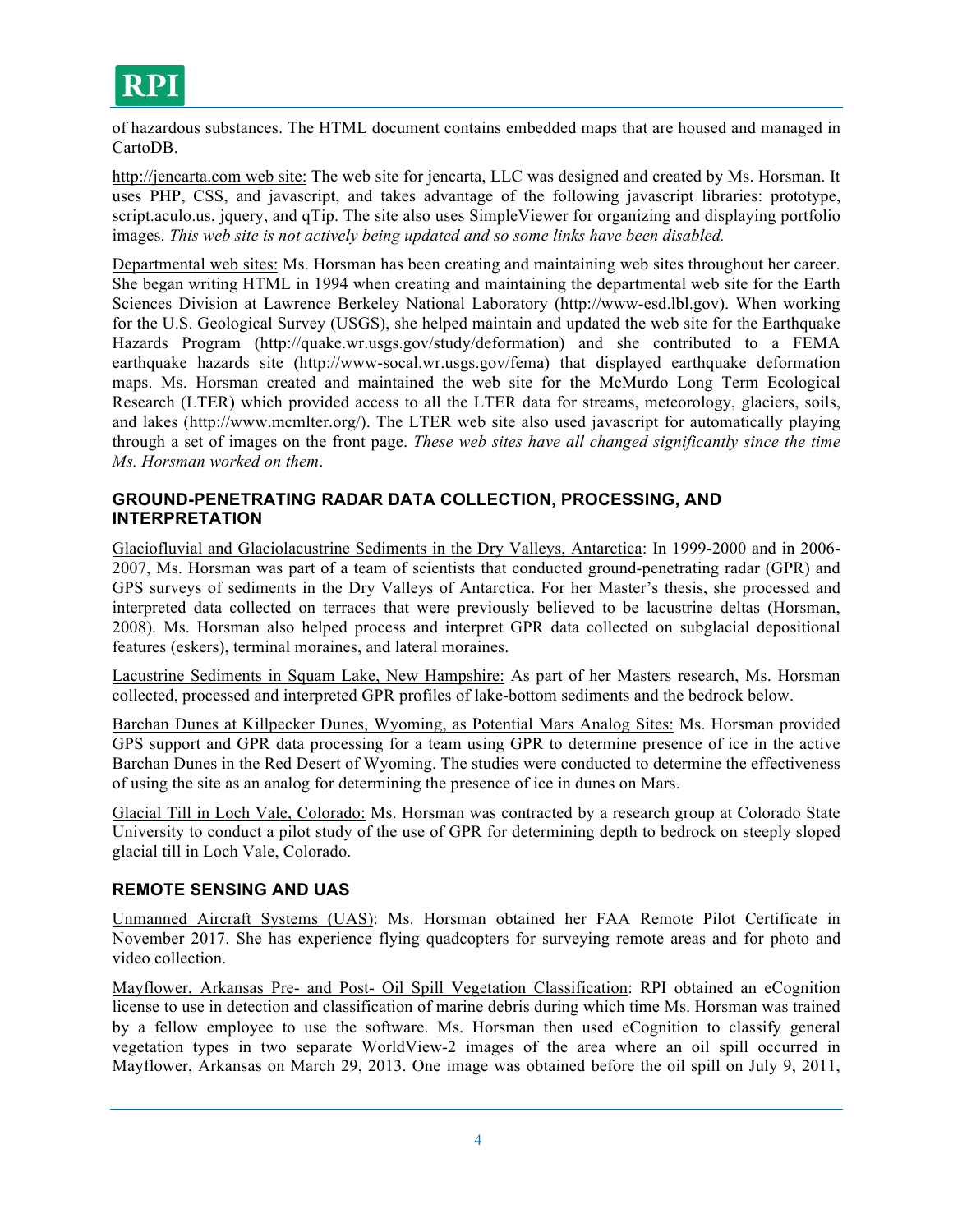

and the other was obtained on July 31, 2013, after initial response efforts. Ms. Horsman used GIS to conduct post-classification analyses of differences in vegetation.

Spatial Patterns of Forest Fuels Using AVIRIS Hyperspectral Imagery: Ms. Horsman was trained to use ENVI software for hyperspectral and multispectral imagery classification. As part of a team from CSU and the U.S. Forest Service (USFS), she applied her training towards the classification of forest structure from AVIRIS imagery. Ms. Horsman displayed the analysis results in maps that were then used for validation, fire behavior modeling, and forest treatment planning. Ms. Horsman has also used ENVI and ERDAS Imagine for image georeferencing and orthorectification and for classification of forest canopy cover from aerial photography.

Earthquake Deformation Patterns Revealed by Interferometric Synthetic Aperture Radar (InSAR): Interferograms from SAR data acquired before and after earthquake events reveal patterns of deformation caused by earthquake activity. Ms. Horsman modified programs in C and FORTRAN originally created by the Centre National d'Etudes Spatiales (CNES) for processing InSAR datasets and applied them towards datasets acquired in the vicinity of earthquakes that occurred in southern and central California.